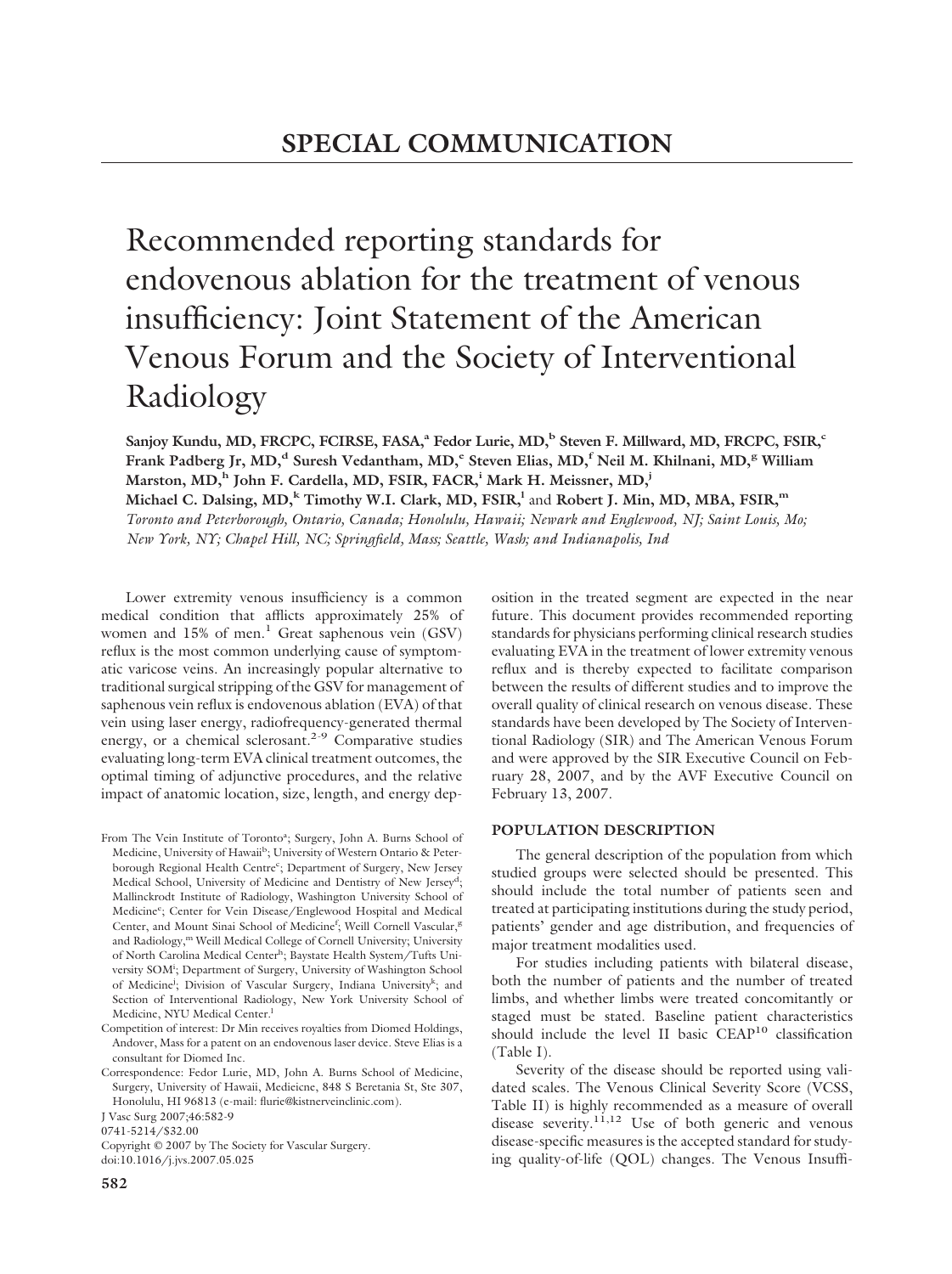| Classification                                         | Symptom                                                                                                                                                                                                                                                                                                                                                                                                                                                                                         |
|--------------------------------------------------------|-------------------------------------------------------------------------------------------------------------------------------------------------------------------------------------------------------------------------------------------------------------------------------------------------------------------------------------------------------------------------------------------------------------------------------------------------------------------------------------------------|
| Clinical                                               |                                                                                                                                                                                                                                                                                                                                                                                                                                                                                                 |
| $C_0$                                                  | No visible or palpable signs of venous disease                                                                                                                                                                                                                                                                                                                                                                                                                                                  |
| $C_1$                                                  | Telangiectases or reticular veins                                                                                                                                                                                                                                                                                                                                                                                                                                                               |
| $\mathrm{C}_2$                                         | Varicose veins                                                                                                                                                                                                                                                                                                                                                                                                                                                                                  |
|                                                        | Edema                                                                                                                                                                                                                                                                                                                                                                                                                                                                                           |
|                                                        | Pigmentation or eczema                                                                                                                                                                                                                                                                                                                                                                                                                                                                          |
| $\begin{array}{c} C_3 \\ C_{4a} \\ C_{4b} \end{array}$ | Lipodermatosclerosis or atrophie blanche                                                                                                                                                                                                                                                                                                                                                                                                                                                        |
| $C_5$                                                  | Healed venous ulcer                                                                                                                                                                                                                                                                                                                                                                                                                                                                             |
| $C_6$                                                  | Active venous ulcer                                                                                                                                                                                                                                                                                                                                                                                                                                                                             |
| S                                                      | Symptomatic, including ache, pain, tightness, skin irritation, heaviness, and muscle cramps, and other<br>complaints attributable to venous dysfunction                                                                                                                                                                                                                                                                                                                                         |
| A                                                      | Asymptomatic                                                                                                                                                                                                                                                                                                                                                                                                                                                                                    |
| Etiologic                                              |                                                                                                                                                                                                                                                                                                                                                                                                                                                                                                 |
| $E_c$                                                  | Congenital                                                                                                                                                                                                                                                                                                                                                                                                                                                                                      |
|                                                        | Primary                                                                                                                                                                                                                                                                                                                                                                                                                                                                                         |
| $\rm \frac{E_{p}}{E_{s}}$                              | Secondary (postthrombotic)                                                                                                                                                                                                                                                                                                                                                                                                                                                                      |
| $E_n$                                                  | No venous cause identified                                                                                                                                                                                                                                                                                                                                                                                                                                                                      |
| Anatomic                                               |                                                                                                                                                                                                                                                                                                                                                                                                                                                                                                 |
| $\rm A_s$                                              | Superficial veins                                                                                                                                                                                                                                                                                                                                                                                                                                                                               |
| $A_{p}$                                                | Perforator veins                                                                                                                                                                                                                                                                                                                                                                                                                                                                                |
| $A_d$                                                  | Deep veins                                                                                                                                                                                                                                                                                                                                                                                                                                                                                      |
| An                                                     | No venous location identified                                                                                                                                                                                                                                                                                                                                                                                                                                                                   |
| Pathophysiologic                                       |                                                                                                                                                                                                                                                                                                                                                                                                                                                                                                 |
| $P_r$                                                  | Reflux                                                                                                                                                                                                                                                                                                                                                                                                                                                                                          |
| $\rm P_o$                                              | Obstruction                                                                                                                                                                                                                                                                                                                                                                                                                                                                                     |
| $P_{r,o}$                                              | Reflux and obstruction                                                                                                                                                                                                                                                                                                                                                                                                                                                                          |
| $P_n$                                                  | No venous pathophysiology identifiable                                                                                                                                                                                                                                                                                                                                                                                                                                                          |
| Level of investigation                                 |                                                                                                                                                                                                                                                                                                                                                                                                                                                                                                 |
| Level I                                                | Office visit, with history and clinical examination, which may include the use of a hand-held Doppler<br>scanner.                                                                                                                                                                                                                                                                                                                                                                               |
| Level II                                               | Noninvasive vascular laboratory testing, which now routinely includes duplex color scanning, with<br>some plethysmographic method added as desired                                                                                                                                                                                                                                                                                                                                              |
| Level III                                              | Invasive investigations or more complex imaging studies, including ascending and descending<br>venography, venous pressure measurements, computed tomography, or magnetic resonance<br>imaging.                                                                                                                                                                                                                                                                                                 |
| Example                                                | A patient has painful swelling of the leg, and varicose veins, lipodermatosclerosis, and active<br>ulceration. Duplex scanning shows axial reflux of the great saphenous vein above and below the<br>knee, incompetent calf perforator veins, and axial reflux in the femoral and popliteal veins. There<br>are no signs of postthrombotic obstruction.<br>Classification according to basic CEAP: C <sub>6,S,</sub> E <sub>p</sub> , A <sub>s,p,d</sub> , P <sub>r</sub> . (2004-05-17, L II). |

<span id="page-1-0"></span>**Table I.** CEAP classification of chronic venous disease

ciency Epidemiologic and Economic Study of Quality-of-Life (VEINES-QOL/Sym) questionnaire scale, the Chronic Venous Insufficiency Questionnaire-2 (CIVIQ-2), and the Aberdeen questionnaires have all been validated in patients with lower extremity venous reflux and are highly recommended for use as venous disease–specific QOL measures[.13-19](#page-7-0)

Because patient satisfaction depends upon addressing his or her chief complaint, the specific primary reason for treatment is also important to indicate. Common symptoms of venous disease include aching, burning, itching, heaviness, swelling, cramping, and local inflammation in the affected limb, among others.

A history of superficial or deep venous disease or interventions, or both, may influence both the performance and the results of EVA procedures and is therefore important to describe. Specifically, the following interventions are important: use of graduated compression stockings; a history of venous stripping and/or ligation of truncal veins, ambulatory phlebectomy, sclerotherapy, subfascial endoscopic perforator surgery (SEPS), previous EVA procedures, thrombolysis, angioplasty, or stent placement; or the presence of endovenous devices including stents, inferior vena cava filters, and central venous access devices.

The presence of major comorbidities may reduce the clinical success rate or increase the rate of complications, or both. Conversely, exclusion of patient subsets due to morbidity can also bias the population and should be considered when comparing patient cohorts. The following comorbidities may influence the results of EVA and should be reported: coronary artery disease, congestive heart failure, diabetes mellitus, thrombophilias, increased body mass index, and poor overall general health.<sup>20</sup>

**Additional anatomic and physiologic characterization of venous disease.** Potential candidates for EVA include patients with reflux in an incompetent GSV or small saphenous vein (SSV) or in a major tributary branch of the GSV or SSV such as the anterior thigh circumflex vein,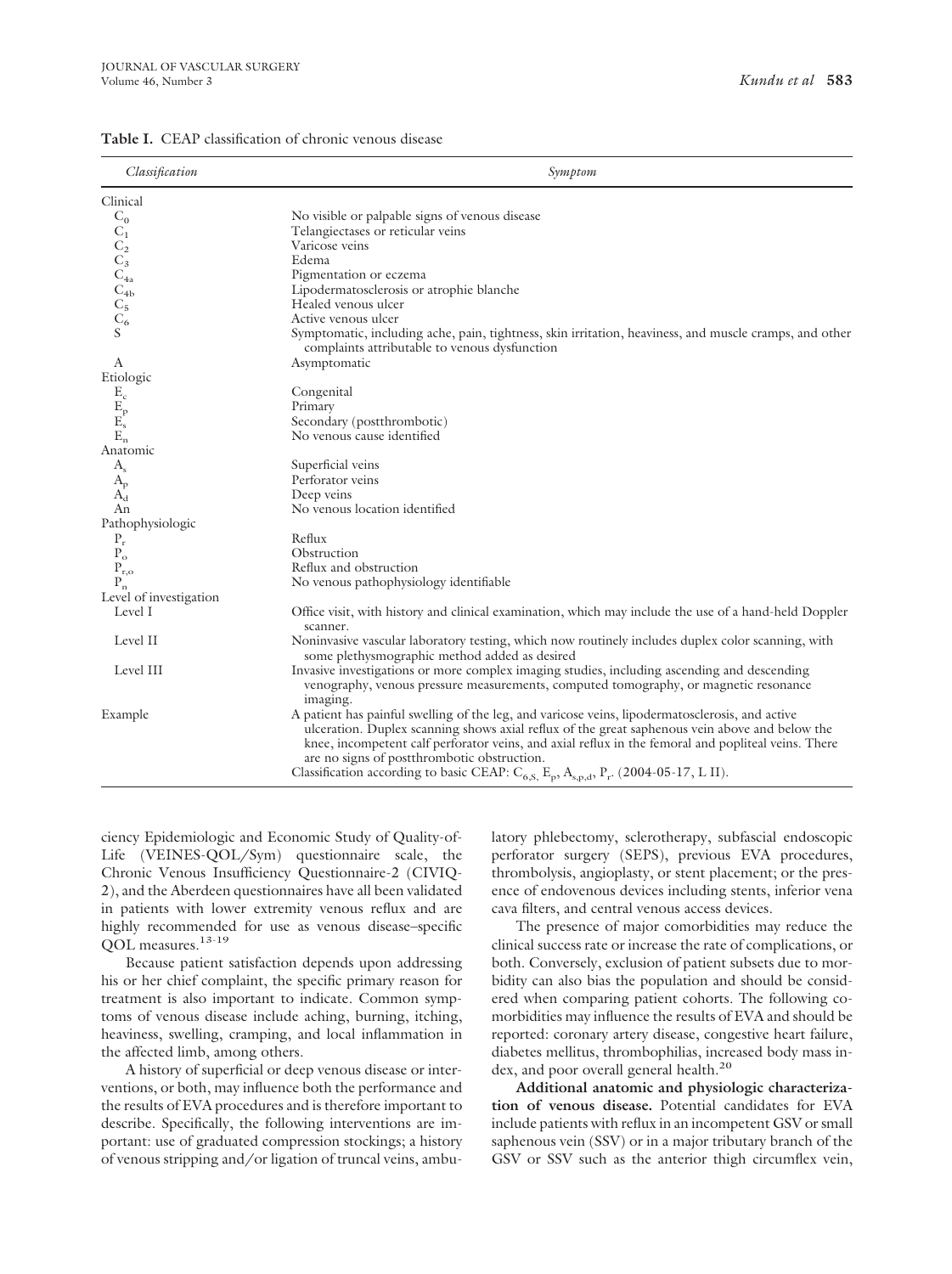| Attribute                  | $Abstract = 0$                        | $Mild = 1$                                                         | $Moderate = 2$                                                                                      | $Severe = 3$                                                                      |
|----------------------------|---------------------------------------|--------------------------------------------------------------------|-----------------------------------------------------------------------------------------------------|-----------------------------------------------------------------------------------|
| Pain                       | None                                  | Occasional, not restricting<br>activity or requiring<br>analgesics | Daily, moderate activity<br>limitation, occasional<br>analgesics                                    | Daily, severe limiting<br>activities or requiring<br>regular use of<br>analgesics |
| Varicose veins             | None                                  | Few, scattered branch<br>varicose veins                            | Multiple: GSV varicose<br>veins confined to calf<br>or thigh                                        | Extensive: thigh and calf<br>or GSV and SSV<br>distribution                       |
| Venous edema               | None                                  | Evening ankle only                                                 | Afternoon edema,<br>above ankle                                                                     | Morning edema above<br>ankle and requiring<br>activity change,<br>elevation       |
| Skin pigmentation          | None or focal, low<br>intensity (tan) | Diffuse, but limited in<br>area and old (brown)                    | Diffuse over most of<br>gaiter distribution<br>(lower $1/3$ ) or<br>recent pigmentation<br>(purple) | Wider distribution<br>(above lower $1/3$ ),<br>recent pigmentation                |
| Inflammation               | None                                  | Mild cellulitis, limited to<br>marginal area around<br>ulcer       | Moderate cellulitis,<br>involves most of<br>gaiter area (lower<br>2/3)                              | Severe cellulitis (lower<br>$1/3$ and above) or<br>significant venous<br>eczema   |
| Induration                 | None                                  | Focal, circum-malleolar<br>(<5 cm)                                 | Medial or lateral, less<br>than lower $1/3$ of<br>leg                                               | Entire lower $1/3$ of leg<br>or more                                              |
| Active ulcers, n           | $\Omega$                              |                                                                    | $\mathfrak{D}$                                                                                      | >2                                                                                |
| Active ulceration duration | None                                  | $<$ 3 months                                                       | $>3$ mo, $<$ lyear                                                                                  | Not healed $>1$ year                                                              |
| Active ulcer, size         | None                                  | $<$ 2 cm diameter                                                  | 2-6 cm diameter                                                                                     | $>6$ -cm diameter                                                                 |
| Compressive therapy        | Not used or not<br>compliant          | Intermittent use of<br>stockings                                   | Wears elastic stockings<br>most days                                                                | Full compliance:<br>stockings $+$ elevation                                       |

#### <span id="page-2-0"></span>**Table II.** Venous Clinical Severity Score

*GSV,* Great saphenous vein; *SSV,* small saphenous vein

posterior thigh circumflex vein, or anterior accessory GSV. Therefore, the presence of reflux in these veins is important to document using duplex ultrasound imaging, as pertaining to the CEAP A5 nonsaphenous category. Use of the nomenclature recommended by the International Union of Phlebology, the International Federation of Associations of Anatomists, and the Federative International Committee on Anatomical Terminology is expected.<sup>21,22</sup>

Variations to standard venous anatomy, when observed on the ultrasound examination, should be reported. These include tortuosity of the target vein, duplications, atresia, the presence of anatomic venous variants, or variable termination of the SSV. The diameter of the GSV and SSV,  $\leq$  2 cm of the junction with the deep vein (common femoral or popliteal) and target vein (if not the GSV or SSV) should be measured. The patient position and site of treatment should be specified.

Although a combination of a directed physical examination and duplex ultrasound imaging (CEAP level II examination) is usually sufficient to characterize the anatomic and physiologic extent of lower extremity venous disease,<sup>23</sup> diagnosis of chronic venous disorders can also be supported by direct or indirect physiologic tests.<sup>24,25</sup> When these tests are obtained, the results should be reported. Similarly, when a CEAP level III examination is performed using computed tomography or magnetic resonance imaging, the reason for their use should be specified, the results should be reported, and the specific criteria used for diagnosis of venous abnormalities should be indicated.

**Terminology and definitions.** Definitions of clinical signs and symptoms should comply with definitions presented in the revised CEAP classification.<sup>10</sup>

Use of the nomenclature recommended by the International Union of Phlebology, the International Federation of Associations of Anatomists, and the Federative International Committee on Anatomical Terminology is expected.<sup>[21,22](#page-7-0)</sup> Specific recommendations include the terms *great saphenous vein* or *GSV* (instead of long saphenous vein, greater saphenous vein, or internal saphenous vein) and *small saphenous vein* or *SSV* (instead of short saphenous vein, lesser saphenous vein, or external saphenous vein).

The ultrasound criteria used to define reflux should be indicated; in current practice, most vascular laboratories consider the presence of venous flow reversal for  $>0.5$  to 1.0 seconds with proximal compression, Valsalva maneuver, or distal compression and release to represent pathologic reflux.<sup>23,26</sup>

#### **TREATMENT DESCRIPTION**

**Pretreatment preparation.** The aspects of pretreatment preparation that may influence EVA treatment outcomes are important to describe. This includes methods used to increase the distension of the lower extremity veins, such as pretreatment ambulation, patient positioning maneuvers, temperature adjustments to the procedure room, use of tourniquets, or pharmacologic maneuvers such as the administration of vasodilators. The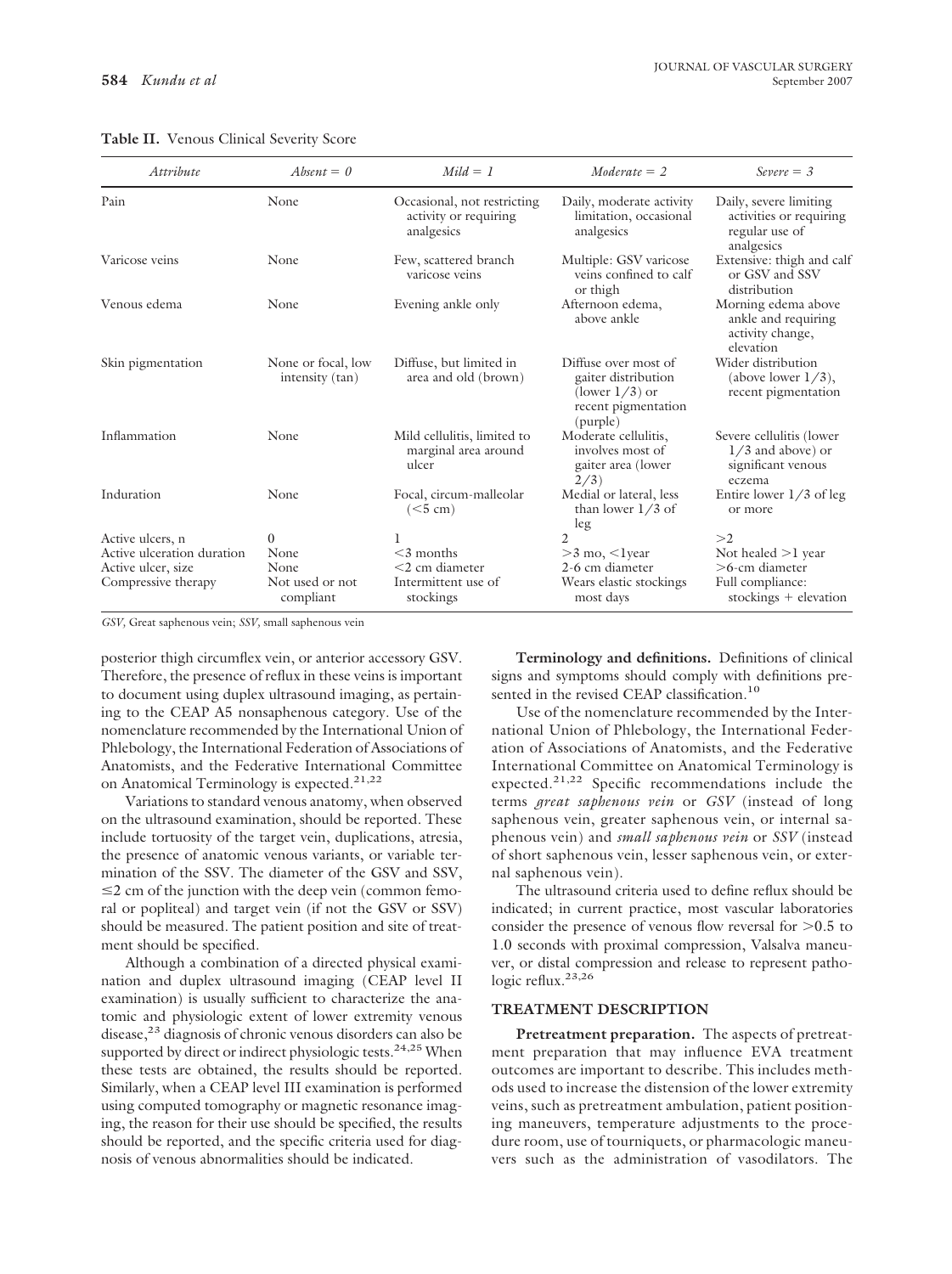method of marking and mapping the target vein(s) are also important to indicate.

**Method of vein access, intraprocedural imaging, and anesthesia.** The method of venous entry—percutaneous, surgical cutdown, or venotomy—should be stated. Imaging guidance for venous access, administration of anesthetic injections, and monitoring of other aspects of the procedure that is provided by ultrasound guidance, fluoroscopic guidance, or a combination should be reported. The type of access system (eg, micropuncture system vs larger needle) is important to report. The precise location of the percutaneous access site(s) is important to indicate as well as the reason for selection of this point (eg, absence of reflux, potential access difficulties below a certain point, and multiple large tributaries). Tumescent anesthesia is usually administered using a dilute local anesthetic to provide local anesthesia, protect surrounding tissues (including adjacent nerves and overlying skin) from the thermal injury, and mechanically collapse the vein to decrease the distance between the catheter-based heat source and the vein walls and thereby enable nonthrombotic ablation of the vein.<sup>3</sup> The concentration, volume, and method of administration (ie, hand-injection or mechanical device) of local anesthetic drugs should therefore be described. The use of fluoroscopy or venography must be reported.

**Method of endovenous ablation.** For thermal ablation techniques, the type of energy (endovenous laser or radiofrequency) along with the manufacturer of the device should be reported. The energy level (power in watts), time of energy deployment (seconds), mode of delivery (pulsed or continuous mode), and total amount of energy emitted must be reported. If a pulsed mode is used during endovenous laser ablation, the duration and frequency of the pulse should be noted.

For radiofrequency, temperature of the catheter–vein interface, size of the catheter (6F, 8F), catheter and generator model, rate of catheter pull-back in cm/min, and total treatment time should be reported.

For chemical ablation techniques, the concentration, type of sclerosant (including manufacturer), and volume of the sclerosing agent must be reported. If a foam solution is used, the foaming technique should be recorded.

The starting point, ending point, and total length of the ablated segment should be reported in a quantitative fashion (eg, from 1 cm below the saphenofemoral junction to 1 cm above the puncture site; total, 40 cm), and for GSV ablation in relation to groin tributaries (ie, below epigastric vein).

The type and timing of postprocedure care such as compression therapy should also be reported. The class and type of compression therapy and activity restrictions should be reported.

**Adjunctive procedures.** Adjunctive procedures such as sclerotherapy and stab phlebectomies are commonly used in patients undergoing EVA. Because of their influence on treatment outcomes, the use and timing of any adjunctive procedures used at the time of EVA or before the initial outcomes assessment should be described. Administration of sclerosant solution through the vascular sheath encasing the laser or radiofrequency probe should be reported. The type of sclerosant, concentration, volume, and foaming technique for foam sclerotherapy should be noted. It should also be clear whether adjunctive procedures were intended as part of the initial treatment approach.

## **OUTCOMES ASSESSMENT**

Clinical research studies on EVA may be generally categorized into two types: clinical outcome studies and technology assessment studies.

**Clinical outcomes studies.** These studies are designed to assess the clinical efficacy and to verify the safety of EVA procedures and are expected to quantify the impact of therapy on *clinical outcomes that are meaningful to patients*, such as:

- 1. relief of presenting symptoms,
- 2. frequency of skin ulcer healing and time to recurrence,
- 3. prevention of progression of chronic venous insufficiency,
- 4. improvement in quality of life, and
- 5. improvement in cosmesis, or a combination of these.

EVA may succeed in achieving all, some, or none of these goals; similarly, EVA may alleviate all, some, or none of the presenting symptoms. It is therefore important for authors to define the *primary clinical intent* of the procedure and to adjudicate success or failure by this criterion. The primary clinical intent must be a clinical outcome of importance to patients (eg, relief of the dominant presenting symptom) rather than an anatomic/imaging outcome (eg, ultrasound-proven occlusion of the target vein). Other end points of interest may also be reported, such as the continued need for compression stockings and antiinflammatory medications after EVA and the need for additional endovenous or surgical procedures.

Because causation of clinical outcomes is generally implied as related to treatment, anatomic and imaging outcome at the same follow-up points must be reported.

**Technology assessment studies.** These studies are designed to answer specific technical questions about a new treatment modality before embarking on full-scale clinical outcomes studies. For such studies, it is acceptable to report an anatomic or imaging outcome (eg, successful ultrasound-proven ablation of the target vein) as the primary outcome, but the authors must limit their conclusions accordingly and no mention of clinical efficacy may be made unless a clinical outcome was systematically evaluated. Because the specific goals of therapy will vary among patients, investigators should report outcomes in as many of the following relevant categories as possible.

**Assessment of treatment effectiveness—symptom relief.** A number of methods may be used to report treatment success in relieving presenting symptoms. In general, the use of validated patient-reported measures of venous symptom status is preferred over "homemade" scales or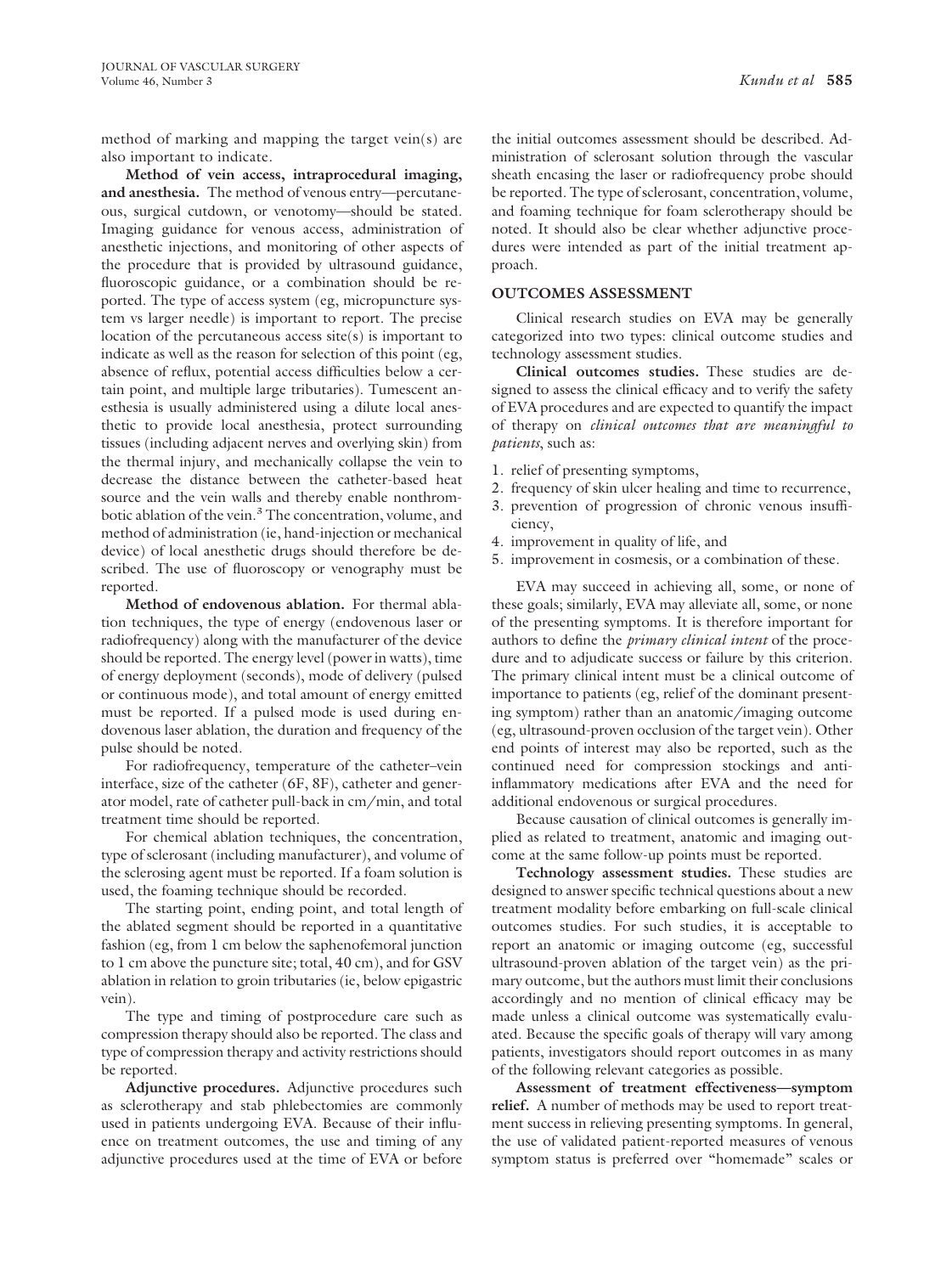other subjective assessments. Authors may choose to use disease-specific validated scales designed to provide an assessment of venous symptoms (eg, VEINES-Sym, Aberdeen Varicose Vein Score, and the Charing Cross Venous Ulcer Score). Authors may also focus on objectively documenting improvement in one or more specific symptoms; for example, validated pain scales such as a Likert scale may be used to assess lower extremity pain, although pain and discomfort are routinely addressed in the above QOL measures. Such assessments may be supplemented by objective measures of clinical improvement that are based upon physician assessment of clinical signs (eg, measurement of leg circumferences in standardized fashion for assessment of lower extremity swelling), but determination of treatment success should not rely exclusively on physician assessments because they may or may not correlate with clinical improvement, which is meaningful to patients.

**Assessment of treatment effectiveness—disease severity and quality of life.** Presenting symptoms and QOL may improve rapidly after EVA, but meaningful evaluation of the progression of chronic venous insufficiency needs a significantly longer time. Clinical follow-up should therefore be graded as short-term  $(l year)$ , mid-term (1 to 3) years), or long-term  $(>3$  years).

Although the CEAP system is a useful descriptive tool, it is thought to have too many static elements to be effective in monitoring change in disease status with treatment. $27$ For this reason, a number of alternative scoring systems have been developed and partially validated for assessment of venous disease severity in patients with chronic venous insufficiency. The American Venous Forum has recommended use of the VCSS to quantify the clinical severity of venous disease [\(Table II\)](#page-2-0). The VCSS is based on physician assessment of the presence and severity of nine common stigmata of chronic venous disease and the use of compression stockings. VCSS scores correlate well with CEAP clinical class and with the presence of abnormalities in the venous system documented with ultrasound imaging.<sup>28-30</sup> For studies that focus primarily on patients with venous ulcers, there also exist measures targeted to this subgroup[.15,16](#page-7-0)

It is important to assess QOL in patients with venous insufficiency because it provides valuable information on the patient-perceived burden of illness. When QOL is assessed, a *generic* QOL measure, such as the Medical Outcomes Study Short Form 36 (SF-36) measure, and a *venous disease–specific* QOL measure should be used. In recent years, a number of venous disease–specific QOL measures have been developed and at least partly validated; three are listed here:

• The VEINES-QOL/Sym consists of 26 question items that measure venous symptoms, limitations in daily activities due to venous disease, psychologic impact of venous disease, and change over time. The VEINES-QOL/Sym has undergone comprehensive and rigorous psychometric evaluation and is acceptable, reliable, valid, and responsive for use as a patientreported measure of outcome in chronic venous disease[.11,13,17](#page-7-0)

- The CIVIQ-2 is a 20-question survey that has been validated for use in patients with chronic venous disease and has been used in a previous randomized trial comparing EVA with surgical therapy[.18,19](#page-7-0) Response to each question is rated on a 5-point scale and is classified in one of four dimensions: Pain, Physical, Social, or Psychological. The scores on the four dimensions are combined to form a single global QOL score.<sup>18</sup>
- The Aberdeen QOL is a 15-question survey that has also been validated for use in patients with chronic venous disease.<sup>31</sup>

The Charing Cross Venous Ulcer scale likely has less utility in the population treated by EVA but is certainly pertinent for those focused on this aspect of the chronic venous disease.<sup>15</sup>

**Assessment of treatment effectiveness— cosmesis.** Successful treatment of venous reflux commonly leads to complete disappearance or marked reduction in the size and visibility of varicose veins. This effect of therapy often enhances patient satisfaction and may lead to improvements in both body image and social functioning, which are comparable with those of cosmetically directed interventions in other body areas. Quantification of these effects in future EVA studies is expected. In general, the use of validated measures of body image, social functioning, and patient satisfaction, such as have been used for other forms of cosmetic intervention, is recommended rather than the use of "homemade" scales. However, because such measures have not yet been validated for use in varicose vein populations, recommendations for reporting in this area cannot be firmly made at this time. It is hoped that future versions of this document will be able to provide greater guidance in this regard.

The assessment of recurrent symptomatic or asymptomatic varicosities remains controversial. Use of a validated classification, such as Recurrent Varicose Veins after Surgery<sup>32</sup> should be encouraged. However, a clear and reliable way to discriminate between persistent (residual) veins, "true recurrences," and varicose veins developed as a result of disease progress remains subject to future investigation.

**Assessment of treatment effectiveness—anatomic/ imaging end points.** EVA is believed to lead to improved clinical outcomes by eliminating flow in the target vein, enabling reduction in venous hypertension. To properly determine whether treatment failures are due to inability of the technology being evaluated to ablate the vein, use of suboptimal treatment parameters, or other factors, it is therefore important to know if successful ablation of the vein was actually achieved. Because EVA may lead to complete ablation or varying degrees of partial ablation of the vein, it is also important to report the extent of successful ablation. The exact anatomic result that correlates with improved long-term clinical outcomes has not been scien-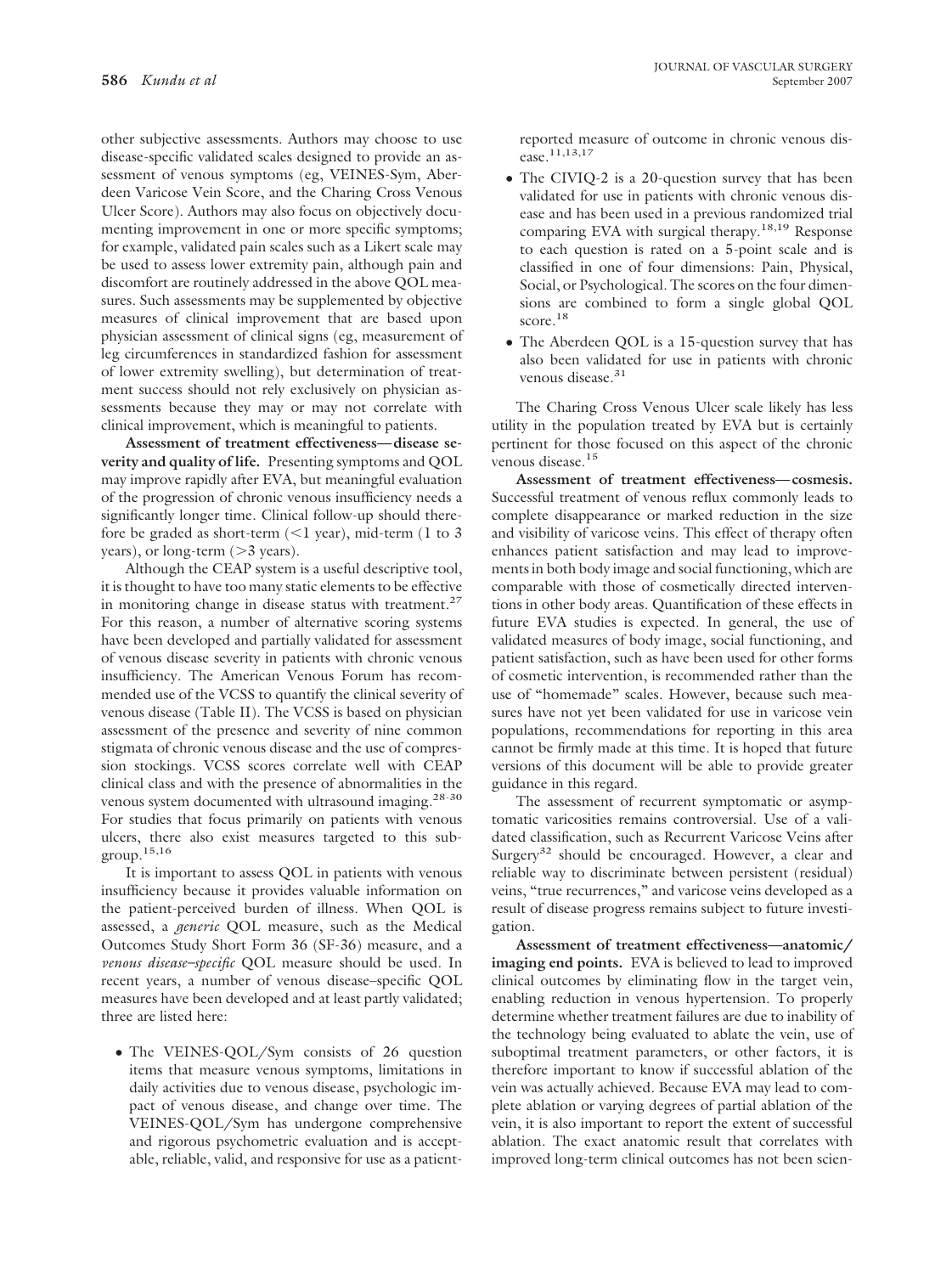**Table III.** Venous Segmental Disease Score

| Reflux                           | Score          | Ohstruction                                                            | Score          |
|----------------------------------|----------------|------------------------------------------------------------------------|----------------|
| Small saphenous                  | $\frac{1}{2}$  |                                                                        |                |
| Great saphenous                  | 1              | Great saphenous (only<br>if thrombosed from<br>groin to below<br>knee) |                |
| Perforators, thigh               | $\frac{1}{2}$  |                                                                        |                |
| Perforators, calf                | 1              |                                                                        |                |
| Calf veins, multiple             | $\overline{c}$ | Calf veins, multiple                                                   |                |
| Posterior tibial vein<br>alone   | ı              |                                                                        |                |
| Popliteal vein                   | 2              | Popliteal vein                                                         | 2              |
| Femoral vein                     | ı              | Femoral vein                                                           |                |
| Profunda femoris vein            | ı              | Profunda femoris vein                                                  |                |
| Common femoral vein<br>and above | ı              | Common femoral                                                         | $\mathfrak{D}$ |
| Iliac vein                       | T              | Inferior vena cava                                                     |                |
| Maximum reflux score             | 10             | Maximum obstruction<br>score                                           | 10             |

tifically demonstrated. At present, however, *anatomic success* should be defined as successful ablation of the target vein, as demonstrated by complete lack of flow or disappearance of vein by duplex ultrasound imaging in the entire treated segment.

Reporting the length of patent GSV below the saphenofemoral junction after ablation, as measured on the postprocedure ultrasound scan, provides important information on the relation between the treatment starting point and the point of achieved ablation. This can be different for different modalities. There also may be a difference in long-term outcome in patients who have no patent GSV or a 1-cm stump compared with a patient with a 5-cm length of patent GSV.

If complete ablation has not been achieved, the anatomic extent of the open segment, presence or absence of reflux, and time of flow reappearance must be reported. Early failures ( $\leq$ 3 days from procedure) may indicate technical failures, whereas late failures can be result of recanalization.

In some patients, successful ablation of a target refluxing vein results in a reduction in size of other initially refluxing veins, with subsequent restoration of unidirectional flow. For this reason, it may be useful to report the presence or absence of reflux in other ultrasound-evaluable major lower extremity veins as well.

Although more studies are needed to more completely validate its utility, the Venous Segmental Disease Score (VSDS, Table III) enables this information to be represented on a continuous scale with subsequent calculation of an overall "reflux score,["11,28,30](#page-7-0)

Uniform points for clinical and duplex ultrasound follow-up are highly desirable. The most common being within the first 3 days, at 1 month, 1 year after treatment, and annually thereafter. The performance of an early postprocedure ultrasound scan at some point  $\leq$  1 month after treatment is essential and must be reported. For assessment of short-term  $(1$  year), mid-term  $(1$  to 3 years), or longterm  $(>= 3$  years) outcomes, duplex results at the longest follow-up should also be reported.

**Assessment of treatment effectiveness—terminology and definitions.** Reports of long-term results should use uniform terminology:

- a. Recanalization (with or without reflux): documentation of flow in a previously occluded vein.
- b. Neovascularization: presence of multiple small tortuous connections between the saphenous stump or the femoral vein and the residual saphenous vein or its tributaries (new, or pre-existing dilated vessels outside the venous wall).
- c. Primary ablation: ablation after initial treatment.
- d. Primary assisted ablation: successful retreatment of anatomic recanalization before clinical failure has occurred.
- e. Secondary (retreatment) ablation: successful retreatment of patients with anatomic and clinical failure.

**Assessment of treatment efficacy—recommendations.** Authors must explicitly state whether the study is a technology assessment study or a clinical outcomes study.

For clinical outcomes studies, authors must report the proportion of patients for whom the primary clinical intent of EVA is symptom relief, venous ulcer healing, prevention of progression of chronic venous insufficiency, and improvement in cosmesis. Authors must adjudicate the overall clinical success or failure of EVA according to whether the primary clinical intent of the procedure was achieved and must report the proportion of patients in which this occurred.

Anatomic and imaging outcomes (eg, successful ultrasound-proven target vein ablation) may be used as the primary outcome for technology assessment studies but not for clinical outcomes studies. Additional reporting of the proportions of patients in whom symptom relief, ulcer healing, regression of chronic venous insufficiency, or cosmetic improvement was achieved, or a combination of these is highly recommended.

**Assessment of treatment safety.** Performance of EVA may be associated with a number of early and late complications. Any invasive therapy can produce an infectious complication, and those that require conscious sedation carry risks of cardiorespiratory compromise. If venography is used to guide therapy, allergic reactions or renal failure, defined as a  $\geq$ 20% increase in serum creatinine level, may occur.<sup>33</sup> Deep vein thrombosis (DVT) or pulmonary embolism, or both, occur with rare frequency in patients treated with EVA and must be reported along with anatomical location and extent of the thrombus.<sup>34</sup> Other complications may include skin burns, paresthesias or other nerve injuries, and superficial thrombophlebitis in the treated vein or in a tributary.<sup>35</sup>

All adverse events occurring during or  $\leq 30$  days after the EVA plus adjunctive procedures must be considered procedure-related. The SIR classification system for grad-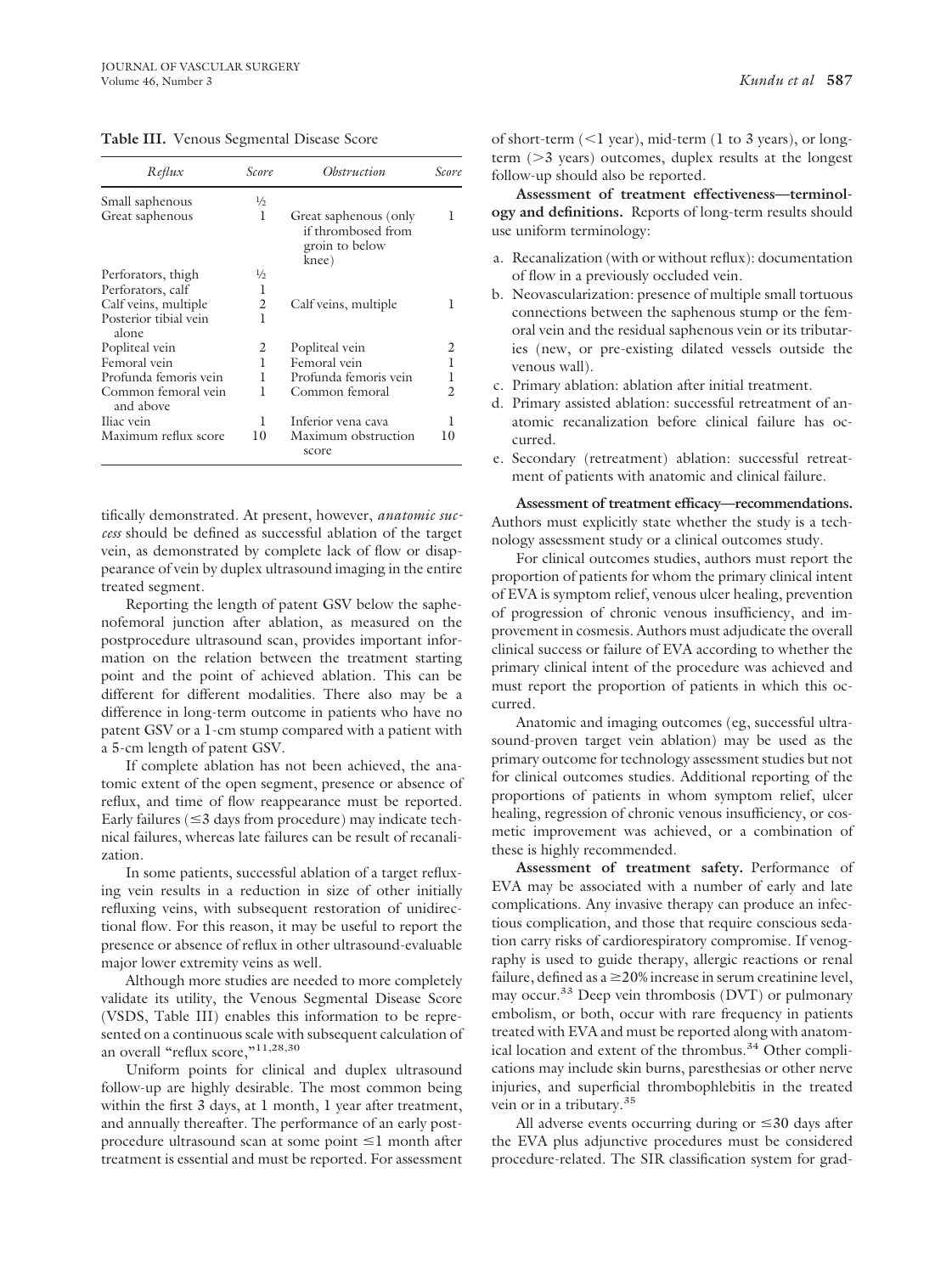<span id="page-6-0"></span>

| Minor complications                                         |
|-------------------------------------------------------------|
| No therapy, no consequence                                  |
| Nominal therapy, no consequence; includes overnight         |
| admission for observation only                              |
| Major complications                                         |
| Require therapy, minor hospitalization $(< 48$ hours)       |
| Require major therapy, unplanned increase in level of care, |
| prolonged hospitalization $($ >48 hours $)$                 |
| Permanent adverse sequelae                                  |
| Death                                                       |
|                                                             |

ing minor or major complications (Table IV) can be used when reporting results.

**Assessment of resource utilization.** A rigorous analysis of EVA costs should include the cost of all procedures, devices, medications, and the inpatient treatment required; the cost of use of the procedure suite used; the costs of immediate and long-term complications and recovery time; and the costs of long-term monitoring and treatment.<sup>36-38</sup>

## **COMPARISON BETWEEN TREATMENT GROUPS**

The study design, sample size, statistical power, and statistical analyses must be reported as well as institutional review board status and funding source. Consultation with a statistician in the methodology of the study design and statistical analysis is recommended before starting the study. For comparative studies, blinding of the outcomes assessors should be used whenever possible. A description of all methods used to minimize bias in the study is recommended.

Patients in comparative studies should be stratified by the anatomic location of the target vein and baseline clinical disease severity because these key factors may influence treatment outcomes.

Primary statistical analyses must be reported based on intention-to-treat and per-protocol analyses. With an intention-to-treat approach, subjects are analyzed with the group to which they are initially allocated regardless of whether they actually received the treatment or dropped out of the study. Per-protocol analysis considers only those patients who actually received the intended treatment. Discussions of significance should incorporate the study design limitations. If the study conclusions are based on analysis of surrogate (ie, nonclinical) outcomes, they should be tempered accordingly.

#### **STATISTICAL ANALYSIS**

Appropriate statistical methods of assessing outcomes should be used. For long-term follow-up studies, life-table analysis is an established standard. In comparison studies, techniques allowing adjustment for covariants are preferential, such as logistic regression, generalized linear model, and Cox proportional hazards model.

Numeric information presented in the report should be sufficient for an independent analysis of major findings. Ideally, the study database should be available for access.

|  | Table V. Recommendations for reporting standards |  |  |
|--|--------------------------------------------------|--|--|
|--|--------------------------------------------------|--|--|

|                                    | Required | Recommended |
|------------------------------------|----------|-------------|
| Pre-EVA evaluation (Section 1)     |          |             |
| Patient population                 | ☑        |             |
| Age, gender, race                  | ☑        |             |
| Clinical indication for EVA        | ☑        |             |
| Anatomic location of treated       | ☑        |             |
| vein                               |          |             |
| CEAP staging                       | ☑        |             |
| Clinical Severity Score            | П        | ☑           |
| Study design                       |          |             |
| Inclusion criteria                 | ☑        |             |
| Exclusion criteria                 |          |             |
| Comorbid diseases                  | ☑        | DONDO       |
| Functional status and QOL          | □        |             |
| Pretreatment imaging               | ☑        |             |
| Primary reason for treatment       | ☑        |             |
| <b>EVA</b> description (Section 2) |          |             |
| Pre-treatment preparation          | П        | ☑           |
| Method of vein access              | ☑        | ⊐           |
| Intraprocedural imaging            | ☑        |             |
| Device or chemical agent           | ☑        |             |
| description                        |          |             |
| Energy source, duration            | ☑        |             |
| Total energy deposited, or dose    | ☑        |             |
| of sclerosant                      |          |             |
| Adjunctive techniques              | ☑        |             |
| Anesthesia                         | ☑        |             |
| Length and diameter of vein        | ☑        |             |
| Post-EVA evaluation (Section 3     |          |             |
| and $4)$                           |          |             |
| Complications                      |          |             |
| Immediate                          | ☑        |             |
| 30-day                             | ☑        |             |
| Follow-up imaging at regular       | ☑        |             |
| intervals                          |          |             |
| Follow-up of clinical status       | ☑        |             |
| QOL assessment                     | П        | ☑           |
| Uniform duration of follow-up      | П        | ☑           |
| Need for additional procedures     | M<br>O   |             |
| Costs/cost effectiveness           |          | ☑           |
| Primary outcome                    | ☑        | П           |

*EVA,* Endovenous ablation; *QOL,* quality of life.

## **CONCLUSION**

Endovenous ablations are promising treatment options for lower extremity venous disease. It is the purpose of this document to enhance the uniformity of research reporting on these procedures. A summary of the recommendations and requirement for reporting is provided in Table V.

### **REFERENCES**

- 1. Callam MJ. Epidemiology of varicose veins. Br J Surg 1994;81:167- 173.
- 2. Bone C. Tratamiento endoluminal delas vaarices con laser de diodo: studio preliminary. Rev Patol Vasc 1999;5:35-46.
- 3. Min RJ, Khilnani N, Zimmet SE. endovenous laser treatment of saphenous vein reflux: long term results. J Vasc Interv Radiol 2003;14:991- 996.
- 4. Chandler JG, Pichot O, Sessa C, Schuller-Petrovic S, Osse FJ, Bergan JJ. Defining the role of extended saphenofemoral junction ligation: a prospective comparative study. J Vasc surg 2000;32:941-53.
- 5. Merchant RF, DePalma RG, Kabnick LS. Endovascular obliteration of saphenous reflux: a multi-center study. J Vasc Surg 2002;35:1190-6.